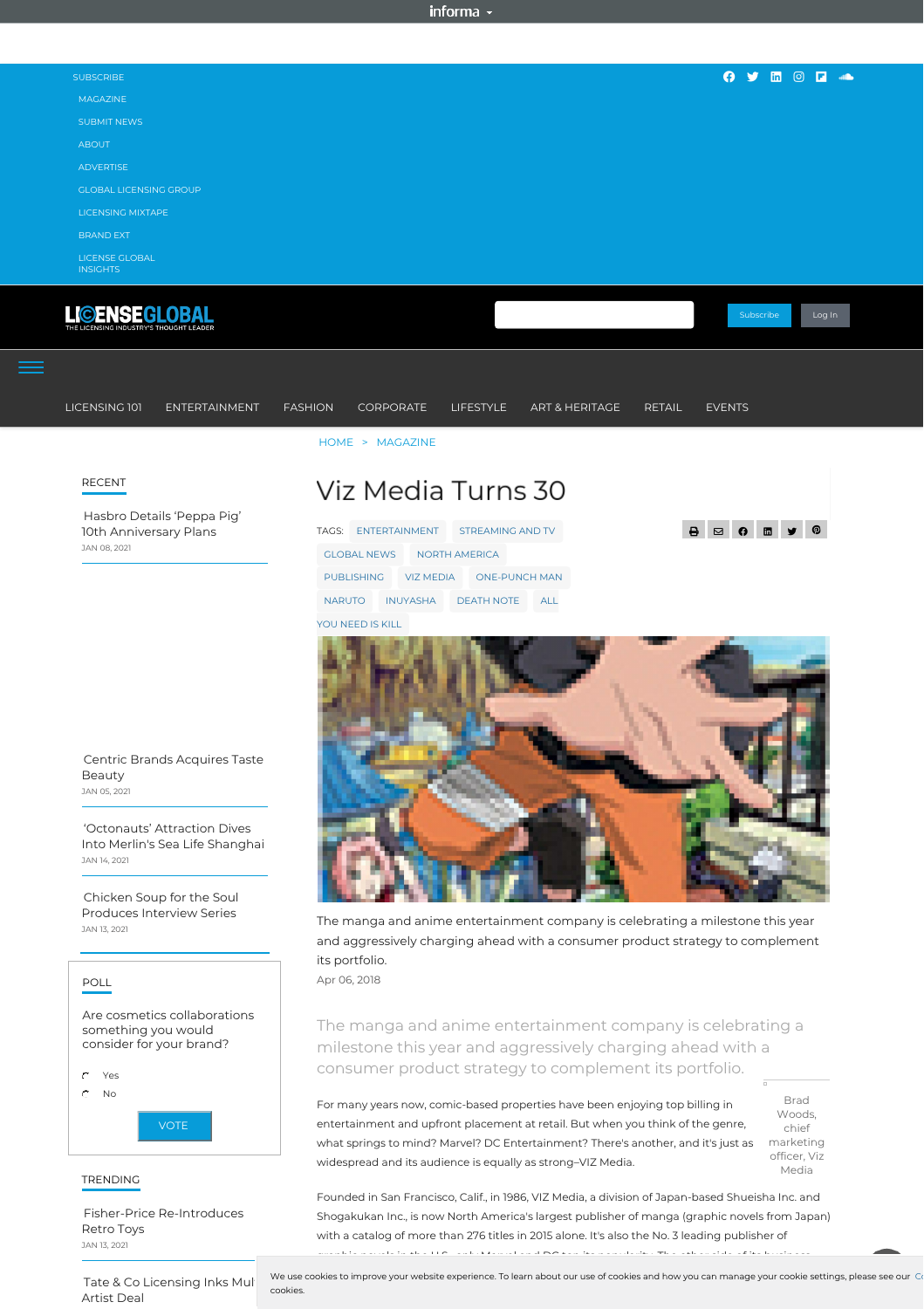This year, VIZ Media turns 30 and with the milestone anniversary comes a renewed business approach with licensing playing a huge role in moving the company forward into the next 30 years.

"The founding premise of VIZ was to bring manga from Japan to the U.S.," says Brad Woods, chief marketing officer, VIZ Media. "The idea being that manga was hugely popular in Japan, so by and large it should be popular here, too. Anime became a natural progression. The manga is the lead entertainment piece in Japan, whereas in the U.S. cartoons tend to be more prevalent and a larger medium than traditional comics, in terms of brand-over-brand exposure. That being said, animation, over the years, has become an equally strong part of our business."

Early breakout titles for the company in the U.S. are many and have a storied history stateside.

Titles like "Inuyasha," "Naruto," "Naruto Shippuden," "Death Note" and "All You Need is Kill" may not immediately be called to mind by the average person, but in comic spaces they are hugely influential.

"When thinking back to some of these properties, it is unheard of to see how long of a run they have had, especially for the graphic novel business and the sheer number of the manga that have been sold," says Woods. "Manga is just massive, and it really does sell to a tremendous reader base that most properties don't get to enjoy.

"But I would say it's these early titles–'Death Note' and 'Naruto'–that really broke out and helped to blow the doors open to this kind of content, widening the user base," continues Woods.

These types of properties, says Woods, also helped usher in a new kind of entertainment for audiences–one that doesn't discriminate and doesn't differentiate.

"These were the titles that made people stop seeing them as just Japanese content and instead enjoy the fact that it's just really good storytelling," he says.

In the early days of VIZ Media, the anime content aired on terrestrial TV, with almost all of its flagship animation properties complemented by manga in some form.

"Inuyasha" broke down barriers on Cartoon Network's Adult Swim for more than 14 years, has sold more than 2 million home videos and continues to be available via streaming networks such as Hulu and Netflix today; while "Death Note" debuted as a TV series in the mid-2000s and remains a top 10 franchise for VIZ Media.

Hitting North American television in 2005 was VIZ Media's other major hit "Naruto," first airing on Cartoon Network's Toonami block, with "Naruto Shippuden" continuing to air on Adult Swim and new episodes from Japan streaming on Hulu.

"Manga and anime are plot driven and can be edgier–they do appeal more to mid-teen and lateteen readers and viewers, so it made a transition to Adult Swim and evening TV blocks, where our key titles continue to air today," says Woods. "When you think of streaming services–the Hulus and Netflixes of the world–coming online, it was a tremendous benefit for a company such as ourselves. For anime in general, streaming services have helped the industry because you get a wider distribution of titles, your audience gets immediate accessibility to it and for animated content that is not age-graded for the 8 and under crowd, it gave it full time placement that it didn't have before."

With its long history and propensity to complement properties across multiple platforms, it's natural that consumer products would factor in, but how deeply has not been explored until now.

Woods says that for VIZ Media, its "high water mark" in terms of consumer products would be surrounding the programs for the "Naruto" property in the mid-2000s, which enjoyed merchandise distribution across mass retailers at its peak thanks to its presence on kids' TV programming blocks. But, as time went on and the property matured both in its own brand evolution and within its audience viewership, the property's demographic began to shift to older audiences, eventually moving off terrestrial TV and morphing into a more collector-focused program.

For VIZ Media, then, consumer products, although important, began to take a back seat to content production.

"As we all know, in the absence of a large feature film or a large terrestrial animation series, you're not going to drive big kids' programs. You may drive great collector programs and big

JAN 13, 2021

PR [Entrepreneur,](https://www.licenseglobal.com/art/pr-entrepreneur-artist-launch-art-licensing-company) Artist Launch Art Licensing Company JAN 13, 2021

'The Smurfs,' Athletes Today Partner for Indian [Licensing](https://www.licenseglobal.com/industry-news/smurfs-athletes-today-partner-indian-licensing) JAN 13, 2021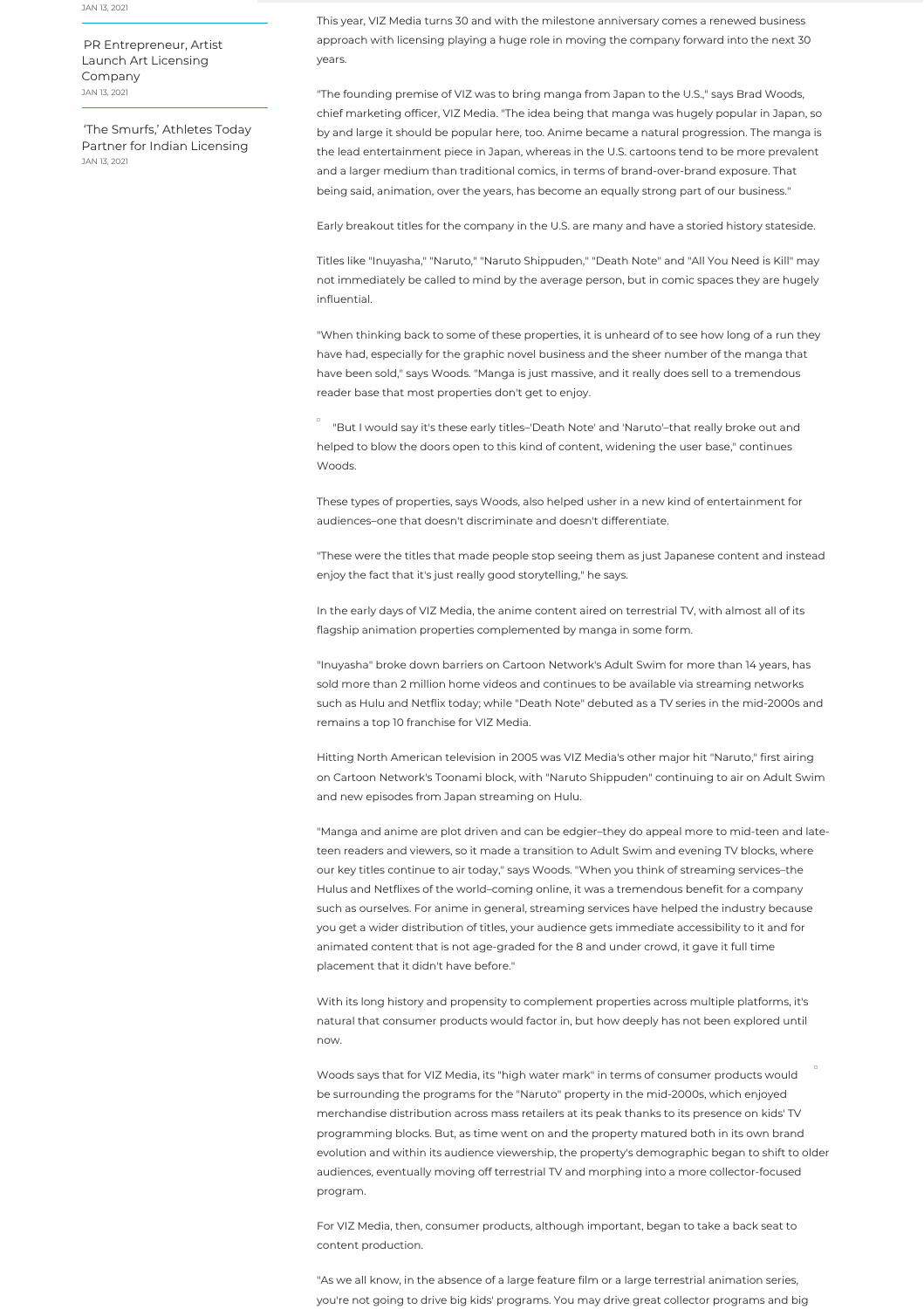niche programs, but you're not going to be 10-feet at Target," says Woods. "It wasn't necessarily deliberate on behalf of VIZ, given its age-grading. But what I will say is that, moving forward, it is my purpose here as head of marketing and consumer products to expand upon our licensing efforts. It's one of the biggest initiatives we're chasing."

Now the company is focusing dedicated efforts on building its licensing infrastructure and growing its consumer product offerings, first by evaluating and offering up its heritage properties, and then through expanding and creating new growth opportunities.

"It's long overdue that VIZ creates a pure focus on licensing that hasn't been there before," says Woods. "It wasn't the nature of how we did our business, and it's nice to now take a company like this and engage them in a new way with the licensing community that hasn't before been accomplished."

To begin the process of truly building out its licensing and brand building efforts, VIZ Media has tapped global licensing agency Evolution to help the company develop merchandise and retail relationships as VIZ looks to expand into untapped categories and markets.

VIZ Media has also signed on board talent agency UTA to develop live-action programming based on titles in the company's portfolio–a first for the company, says Woods.

"It may not seem dramatic, but Japan has never allowed this approach in years past," he says. "They have always preferred we take what was made in Japan and translate it for the U.S. marketplace. But now we're saying there is no reason why there shouldn't be a live-action TV show based on some of these properties that can run right up against series like 'Vampire Diaries.' It's going to open the doors for licensing tremendously once these programs begin to hit."

Although VIZ Media is unable to announce any series as of press time, they do hope to have some new programs ready to discuss by end of year.

VIZ Media has a host of new and emerging properties that will easily help the company transition into a brand building empire, as well.

The next round of breakout content comes from anime series "One-Punch Man," "Hunter x Hunter" and "JoJo's Bizarre Adventure," each currently airing on Toonami.

"One-Punch Man" in particular will lead the charge for VIZ Media's new licensing business model, having found great success out of the gate with U.S. audiences.

"I'm calling 'One-Punch Man' an 'ambassador brand' in that it goes beyond being manga or anime and crosses over to being a mainstream cultural product that people enjoy," Woods says. "It's brands like this that we want to focus on and use to their fullest."

For the property, VIZ Media will lead with apparel and accessory categories first, and look to

expand to additional opportunities down the line. Early retail focus will continue to be specialty and niche, with an emphasis on mass in phase two.

Woods also sees a lot of potential for the brand-new preschool property that's in development, "Gakkimals."

A partnership with production house ShoPro, "Gakkimals" are character mash-ups of musical instruments and animals that VIZ sees great potential for, both with animation and infant and preschool targeted product.

And these continued and renewed content building efforts, coupled with a reinvigorated view of the importance of licensing to the overall business, dovetail seamlessly with the milestone anniversary the company celebrates this year.

"Launching deep into licensing as we approached our 30th anniversary was very serendipitous," says Woods. "The anniversary created a great pivot point that allows us to celebrate the history of what VIZ has accomplished thus far as we take that next step forward as a company; not just distributing great content but in developing the overall brand. That's the difference between what VIZ has been in the last 30 years versus what it will be in the next 30 years."

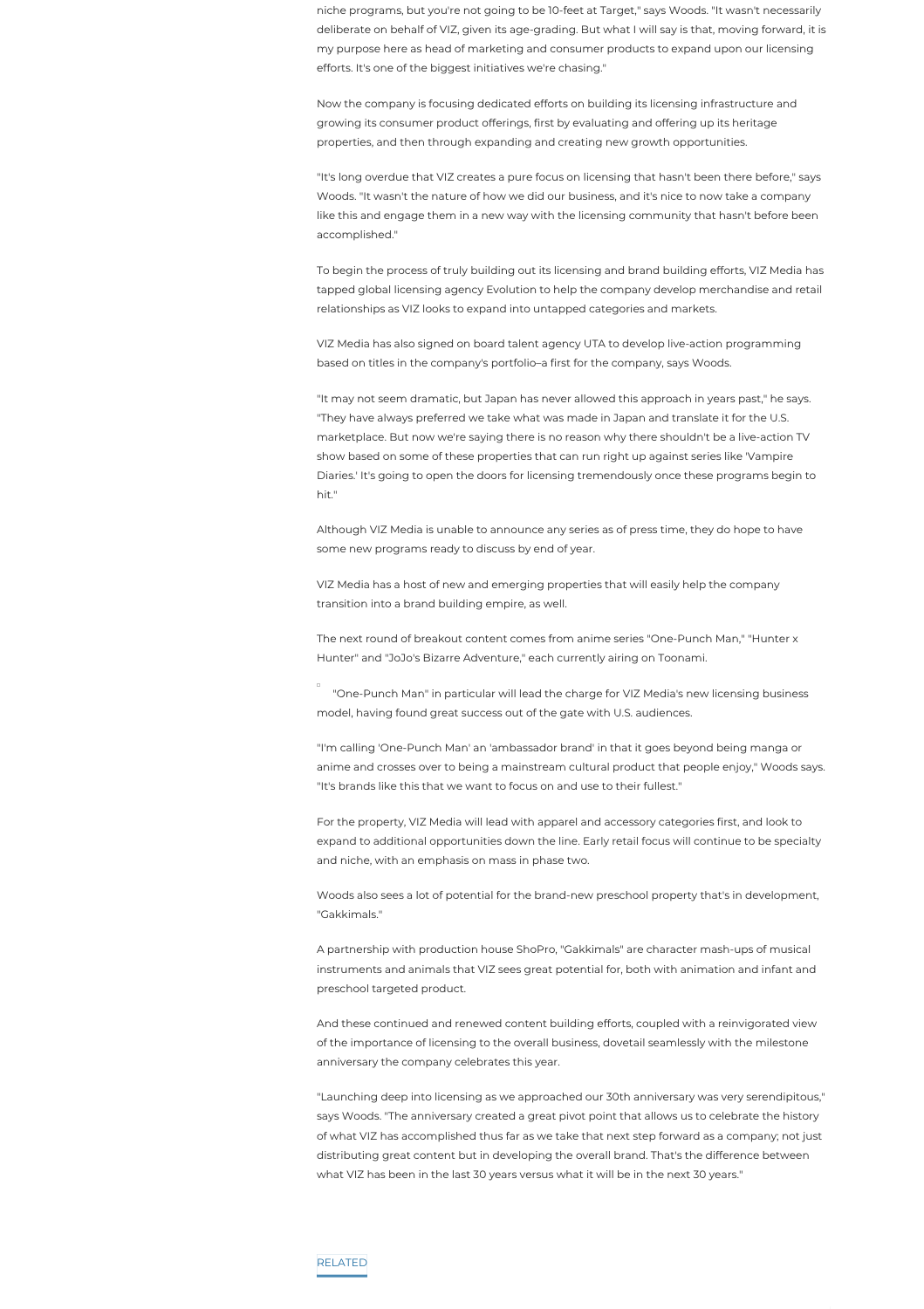Sign up for the License Global Weekly newsletter.





A new "Octonauts" attraction is now live for fans in Shanghai. [License](https://www.licenseglobal.com/author/License-) Global | Jan 14, 2021

Silvergate Media has unveiled images from the launch of the world's biggest "Octonauts" attraction at Merlin Entertainment's Changfeng Ocean World in Shanghai, part of the Sea Life global aquarium chain.

The new "Octonauts" experience opened its doors to the public on Dec. 28. To date, the visitor numbers to the attraction are expected to surpass 500 thousand annually.

"What better way to bring the brand to life than a fully immersive attraction at a world-class Sea Life center," says Ron Allen, executive vice president, commercial, Silvergate Media. "This promises to be an exciting year for the brand as we build up to the launch of 'Octonauts: Above and Beyond' and we're excited that families in China now have the opportunity to step into the world of 'Octonauts' in this unique underwater adventure."

The attraction offers an authentically-themed experience that will give families the opportunity to go on a real life "Octonauts" adventure in a fully submerged Octopod capsule within Merlin Entertainment's new 'Ray Bay' experience at Changfeng Ocean World (Sea Life Shanghai).

Visitors to the attraction can join their favorite characters including Captain Barnacles, Kwazii and Peso, and learn about the world's oceans and help save baby rays. They will also be able to take home a memento of their day, with a range of "Octonauts" merchandise available to buy

on-site at a dedicated Sea Life gift shop.

This new attraction comes ahead of a new content launch for "Octonauts"as new spin-off series "Octonauts: Above & Beyond" prepares to debut globally this autumn with new licensing partners soon to be announced.

The new "Octonauts" experience in Shanghai builds on the momentum of previous Sea Life partnerships with Merlin Entertainments in the U.K., Europe, Australia and the U.S., with additional new activations due to be announced.

"We are delighted to have opened the world's biggest 'Octonauts' experience at Changfeng Ocean World in the fantastic new Ray Bay area, immersing families in a heroic underwater adventure with their favorite characters from the series," says Matthew Williams, senior brand director midway, Merlin Entertainment. "'Octonauts' is an ideal IP for SEA LIFE with fun and discovery at its core, and we look forward to working with Silvergate to share more exciting and innovative themed 'Octonauts' experiences with families at our aquariums around the globe."